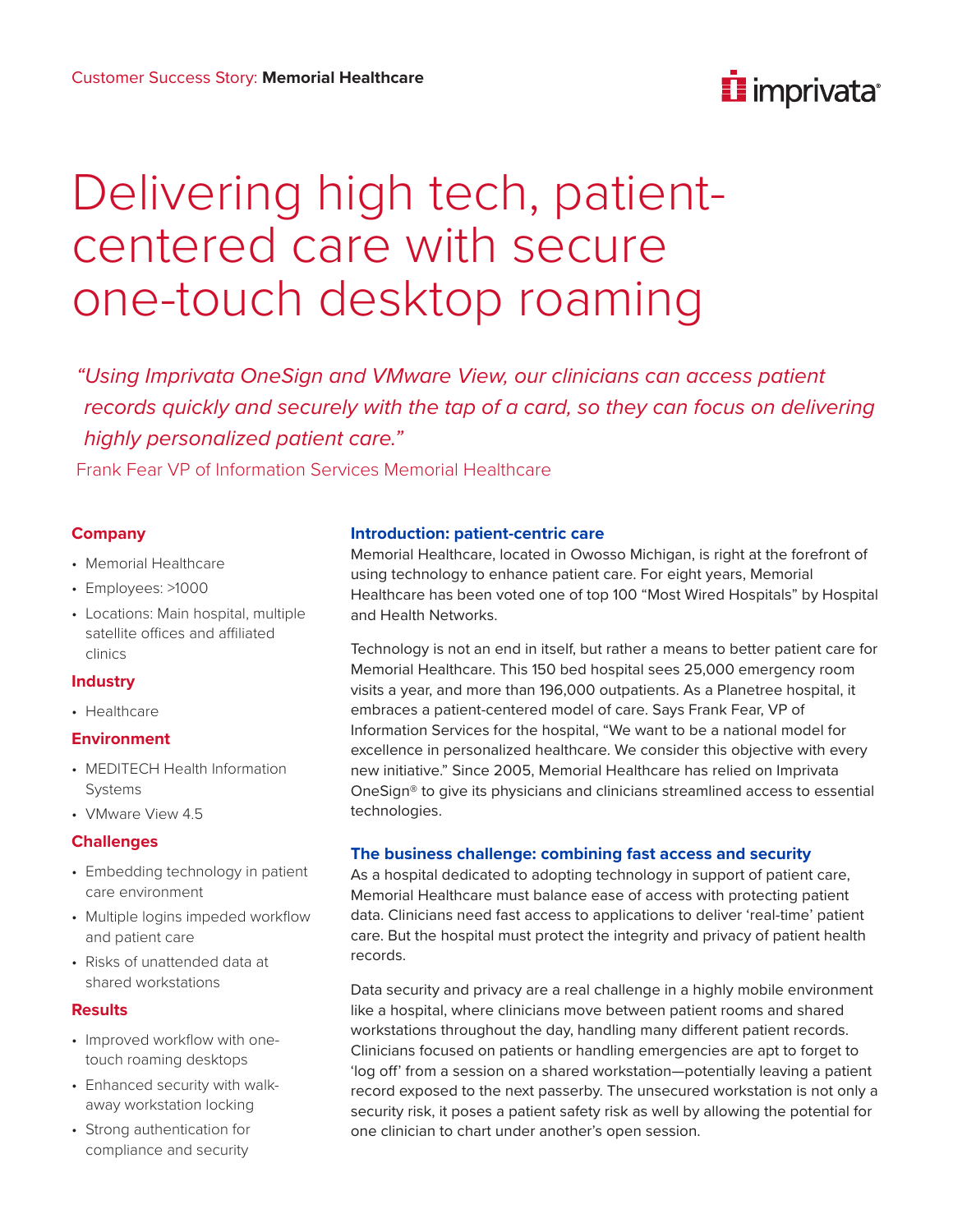"We have a great relationship with Imprivata. It has given us a strong foundation for managing authentication even as we change and grow."

- Frank Fear

Memorial Healthcare knew it had to provide a secure, roaming desktop environment that follows the user through the day, while automatically locking down unattended workstations.

#### **The Imprivata OneSign solution**

After a thorough search of single sign-on solutions, the Information Services team at Memorial Healthcare selected Imprivata OneSign in 2005. With OneSign, they implemented single sign-on to healthcare applications, as well as strong authentication using a combination of proximity badges and fingerprint biometrics. These measures offered both the security and convenience. In addition, Imprivata OneSign has helped Memorial Healthcare demonstrate compliance with comprehensive audit and reporting of application access.

While Imprivata met Memorial's immediate needs in 2005, it has adapted to changing requirements in the years since initial deployment. For example, the hospital has taken advantage of Imprivata's ability to integrate with desktop virtualization using VMware View, support varied strong authentication techniques, and offer multiple solutions to locking down desktops. Says Frank Fear, "We have a great relationship with Imprivata. It has given us a strong foundation for managing authentication even as we change and grow."

#### **Before Imprivata OneSign**

- Clinician time spent loggin in to applications in each room
- Patient data at risk from password loss
- Risk to patient data and safety on unattended workstations
- Need to demonstrate HIPAA compliance

#### **Using Imprivata OneSign**

- Clinician accesses personalized desktop with a tap of a proximity card
- Flexible strong authentication choices, including smart cards and fingerprint biometrics
- Automated lockdown of workstation when authenticated user is not present
- All application access automatically audited, logged

#### **The award-winning results**

In its initial implementation, Imprivata OneSign provided strong authentication and single sign-on to a variety of MEDITECH applications. Clinicians could work more efficiently, without the password headaches and repeated logins of the past, and with a desktop that followed them through the day.

The project was so successful that InfoWorld gave Memorial Healthcare an award for one of the Top 100 "Most Innovative Projects" in 2006.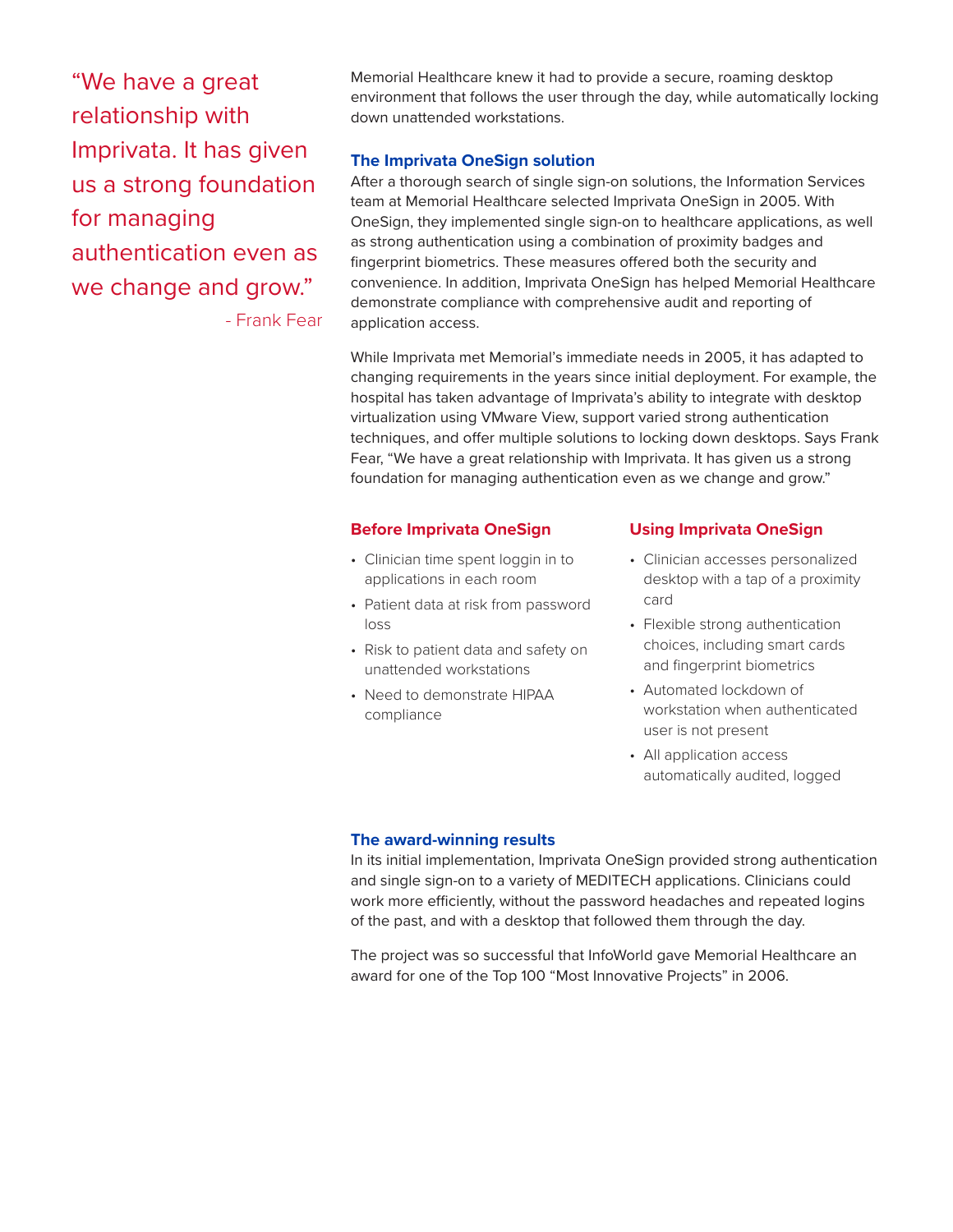#### **A long-term foundation for authentication**

Memorial Healthcare continues to expand and innovate. In 2011, the hospital is creating a new, patient-centric obstetrics unit, with Computerized Physician Order Entry (CPOE) and Electronic Physician Documentation applications, an entertainment & information system for patients, and secure one-touch roaming for clinicians.

Imprivata OneSign remains an important part of the new environment, with some changes and refinement in authentication policies and processes. For example:

Strong, multifactor authentication: Memorial is changing from active proximity badges, with their embedded batteries, to using existing building access cards and card readers. The first time a clinician logs in during their shift, they use a password in addition to tapping the identity card. From then on, clinicians simply tap the reader with their card for "one-touch" authentication. Physicians do not need to carry extra badges for authentication, while the IT group no longer has to worry about provisioning and maintaining the active proximity cards.

One-Touch Desktop Roaming: Memorial Healthcare is now using VMware View and Imprivata OneSign Virtual Desktop Access™ which creates virtualized desktops managed within the central data center. These desktops follow each user during the course of their shifts, and are removed from memory when the shift is over.

Imprivata OneSign remains an important part of the patient care environment. Says Fear, "Using Imprivata OneSign and VMware View, our clinicians can access patient records quickly and securely with the tap of a card, so they can focus on delivering highly personalized patient care.

In its initial implementation, Imprivata OneSign provided strong authentication and single sign-on to a variety of MEDITECH applications. The project was so successful that InfoWorld gave Memorial Healthcare an award for one of the Top 100 "Most Innovative Projects" in 2006.